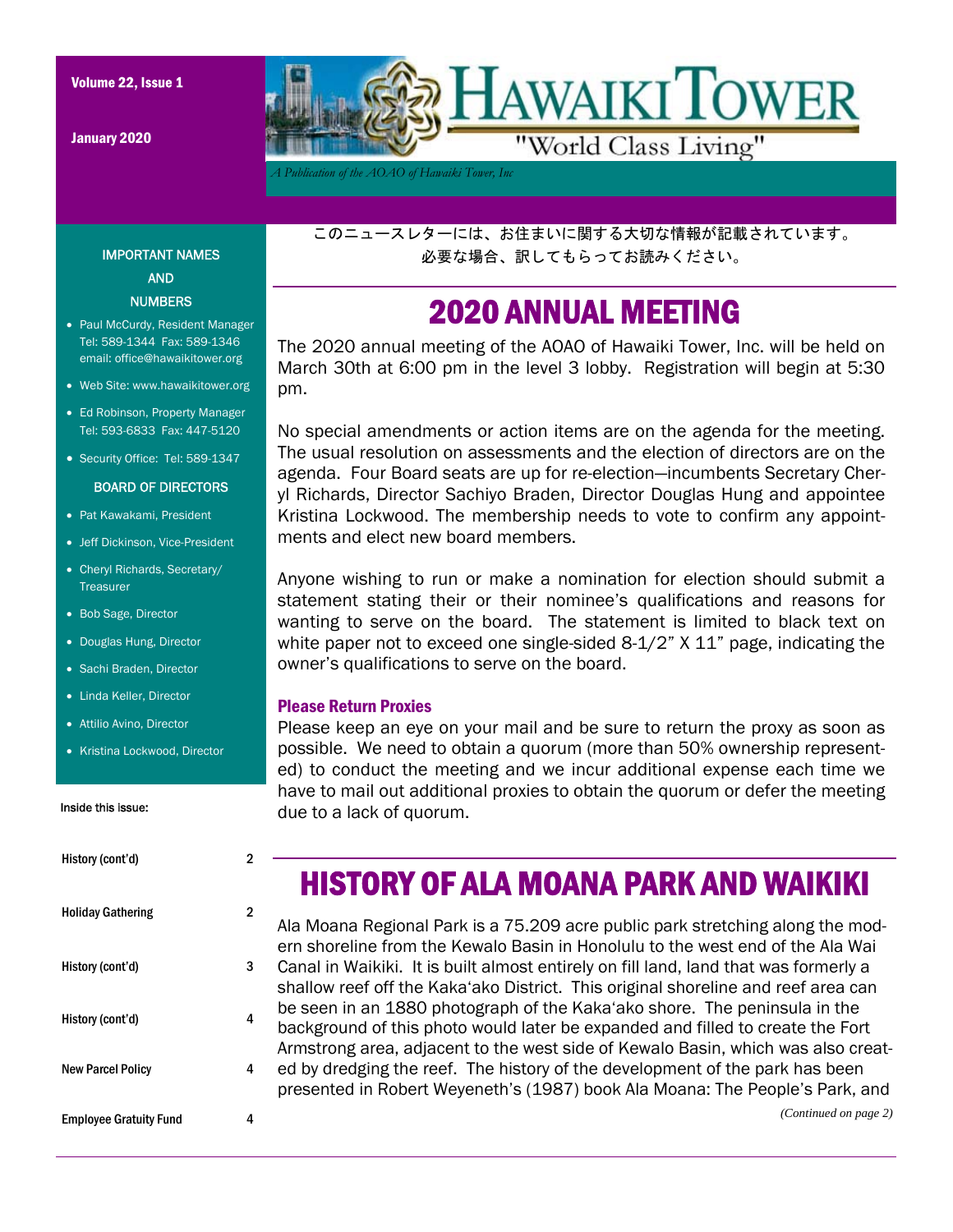*(Continued from page 1)* 

this book is the main source for the historical information in this article, unless otherwise noted.

Ala Moana Regional Park was one of the many public works projects carried out in the 1930s during the Great Depression. The idea for the park first originated in the 1920s. The park was especially backed by the Outdoor Circle, a club organized in 1911 by the wives of prominent Honolulu businessmen who organized to beautify and clean the city (Watts 1993:50). This group wielded a large influence and

## HISTORY (cont'd) HOLIDAY GATHERING

On December 20th at 5:30pm the AOAO of Hawaiki Tower, Inc. sponsored a Holiday gathering for the residents of Hawaiki Tower.

A pleasant evening was had by all, enjoying good food and conversation and getting to know each other better. If you missed the event, please be sure to mark your calendar for the next one. Hope to see you there!

was instrumental in municipal planning. They were the main organization that led the push to ban large roadside advertising signs in Hawai'i in 1927 (Watts 1993:154). The club envisioned Ala Moana as a park that could be used by all of the people of Hawai'i. The U.S. Federal government assumed the title to the site in 1897 with annexation of the new territory and began to use the site as a dump and open air burning area in ca. 1900. They transferred the original 78.87-acre lot to the Territory of Hawaii as Presidential Proclamation No. 1818 in 1927, as shown on a 1927 map. There were two provisions for the transfer of the land. The first was that the territorial government dredge a channel through the reef to allow boats to travel from the Ala Wai Canal on the east to Kewalo Basin on the west, and the second was to fill a portion of the submerged reef to construct a public park. The dredging of the channel was completed in 1928 by the Hawaiian Dredging Company, managed by Walter Francis Dillingham. A photo in Hawaiki's conference room dated 1950 shows this channel with a boat anchored in it. Walter Dillingham's wife, Louise Dillingham, was a member of the Outdoor Circle and one of the park's main proponents. She was also a member of the Honolulu Park Board from the 1930s until her death in 1964. The dredging plans (including the depths of the original reef) are shown in a 1911 map of Honolulu. The initial dredged areas for Kewalo Basin, the boat channel in front of the park, and a dredged channel that extended from the west end of the Ala Wai Canal to this boat channel and a second channel across the reef to the sea can be seen in a 1934 map.

After the war several changes were made to the park. In 1947, the name of the park changed from Moana to Ala Moana Park. The Hawaiian Village, called Ulu Mau, consisting of a collection of grass huts near the Hawaiian Lagoon, was added in 1948, the Oriental Lagoon was remodeled in 1950, and a children's center was added in 1954. The most important change, however, was the construction of the beach and swimming area at the shoreline of the park. Before this time, swimming was discouraged as two sewers emptied into this area and the ocean was blocked off by a seawall with a narrow beach. Fishermen built wood fishing stands offshore and boats used the water channel on the mauka side of the park to move from the west end of the Ala Wai Canal where boats were moored to Kewalo Basin and the ocean. This boat channel became obsolete in 1951 when a channel was dredged directly from the Ala Wai Yacht Club across the reef to the ocean. The Territory built a jetty in 1952 that existed until 1959 that kept the polluted waters of the Ala Wai Canal from entering the boating channel, and then filled a portion of the channel in 1954-1955 to create a platform for a beach. The open channel to Kewalo Basin shown in a 1952 aerial photograph had been filled in by 1955. To create a swimming area, the reef area was dredged 400 ft from the new shoreline. Sand was shipped in from Keawa'ula Beach in Wai'anae to create the beach (Clark 1977:62). This sand had to be replenished several times, first in 1976, when sand from a fossil beach ridge at Mokule'ia was trucked to Ala Moana. Dressing rooms and showers were added to each side of the McCoy Pavilion in 1959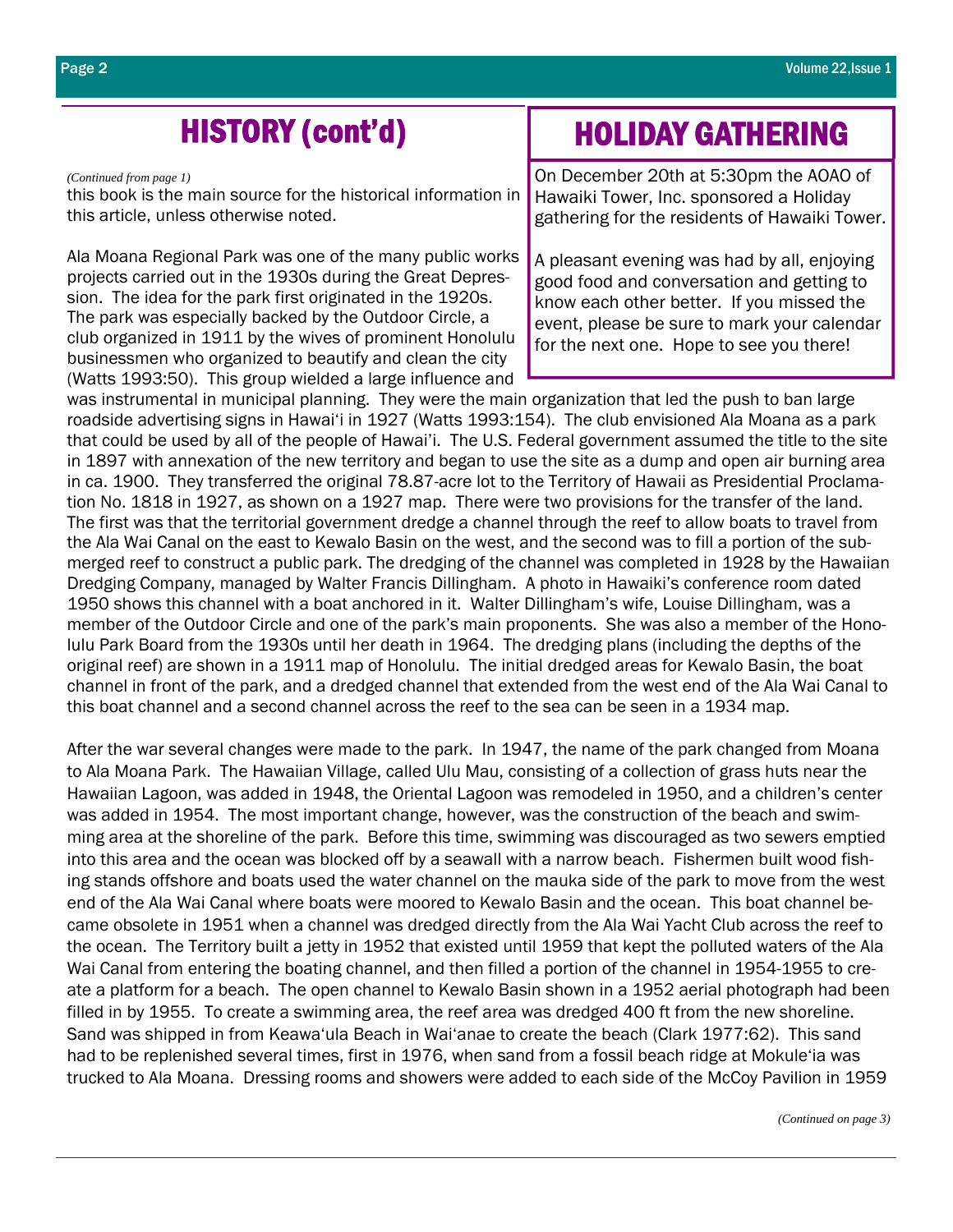## HISTORY (cont'd)

#### *(Continued from page 2)*

-1961. Two aerial photographs from 1952 and 1959 show the evolution of the beach and dredged areas during this period.

The boom in tourism led to new schemes for resort development of the Ala Moana area. In 1955, there was a suggestion to move the park to a man-made offshore island and develop the former park into an area of hotels, shops, and theaters. A 1961 plan called for the creation of two new peninsulas, one at the west Kewalo Harbor end and one at the Ala Wai Canal east end, with an island between the two peninsulas called "Magic Island". In the end only one peninsula, a 36 acre acre filled reef section at the east end of the park, now called "Magic Island," was created, built between 1962 and 1964. Public demand in 1970 changed the peninsular use from resort development to public recreation.

Development of the Ala Moana Center land, mauka of the current project area, on the north side of Ala Moana Boulevard, was also moving forward in this



same timeframe. The land was put up for sale as early as 1884 by the Bishop Estate, which had classified the 50-acre lot as unproductive land. They finally found a buyer in 1912, Walter F. Dillingham, head of the Hawaiian Dredging Company. Dillingham purchased the land for \$25,000 (\$641,000 in today's dollars) in order to fill it with the coral left over from his many dredging projects. The company's first project was the dredging of the main channels for Honolulu Harbor and Pearl Harbor. In the 1920s, the company won the bid for construction of the Ala Wai Canal as the company had the only type of large dredge necessary for the project. Besides dredging the streams in Waikiki to form the canal, the company also dredged offshore to obtain crushed coral to fill the ponds and wetlands around the new canal. As a bonus, Dillingham could sell dredged material to private landowners who, as part of the Waikiki Reclamation project, had to fill in their low-lying areas. In their bid for the contract, Hawaiian Dredging stated that they proposed to "furnish and pay for all of the labor, material, tools and equipment required for the dredging of a Canal, transporting and depositing the dredged or other filling materials upon certain lands, and constructing bridges, dykes, drainage ditches, etc." The company removed 140,000 cubic yards of dredged material and placed the majority of the crushed coral on the contractor's property in District No. 1, an area bounded by Sheridan Street, Kapahulu Road, King Street, Wai'alae Road, and the ocean (Hawaii Department of Public Works 1920). By 1931, Hawaiian Dredging had already begun to fill in their Kilia lands with coral fill. By 1947, the Ala Moana Center area was filled with crushed coral and the western portion of the lot was used for equipment and lumber storage, as in many portions of coastal Kaka'ako.

Walter's son Lowell Dillingham initiated the Ala Moana Shopping Center project in 1948. Phase I of the shopping center construction project began in 1957. A 1959 map and 1959 aerial photograph show the